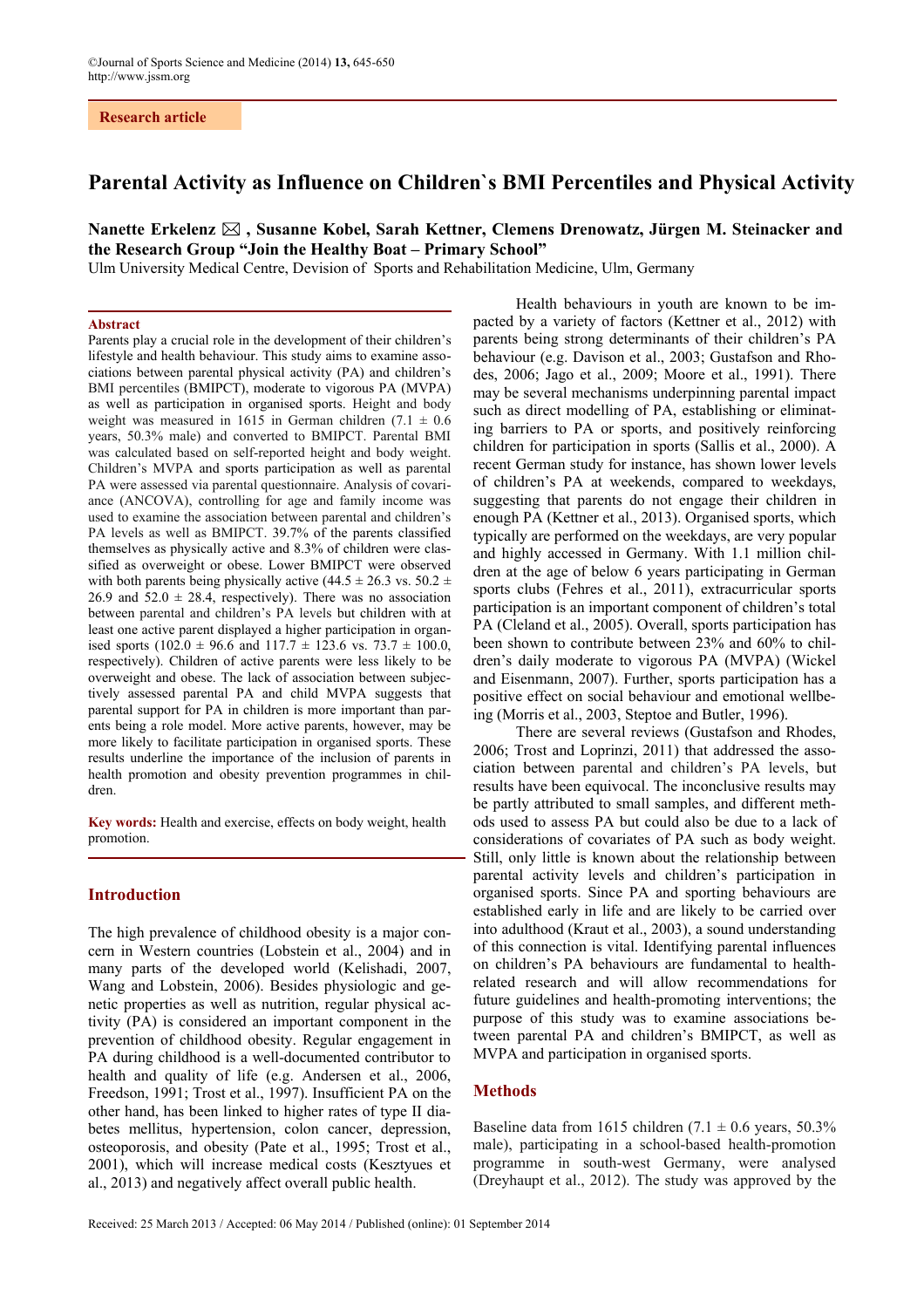ethics committee of the institutional review board and parental consent and child assent were obtained prior to data collection. Children's height and body weight was measured according to standard procedures with children being bare feet and only wearing shorts and a vest. Standing height was measured to the nearest 0.1 cm using a stadiometer (Seca 213, Seca Weighing and Measuring Systems, Hamburg, Germany) and body weight was measured to the nearest 0.05 kg with an electronic scale (Seca 862, Seca Weighing and Measuring Systems, Hamburg, Germany). Subsequently body weight index (BMI) was calculated and converted to BMI percentiles (BMIPCT) using German reference data (Kromeyer-Hauschild et al., 2001). As recommended by AGA (Kromeyer-Hauschild et al., 2001; AGA = German work group for obesity in childhood and adolescence), overweight and obesity was determined above the  $90<sup>th</sup>$  and  $97<sup>th</sup>$  percentile, respectively. Children's MVPA was assessed via a previously validated (Opper et al., 2007) parental questionnaire. Specifically, parents were asked to report the number of days per week with children engaging for at least 60 minutes/day of PA that would result in sweating or breathing heavily (equating to MVPA). Further it was asked whether the children participated in any organised or non-organised sports. Parents provided information on the type of sport along with frequency per week and duration by using free text fields in the questionnaire. Based on this information total minutes/week spent in sports was calculated. Parents were asked whether they classify themselves as physically active or not (yes or no) and reported type of their sporting activities along with frequency per week and duration by using free text fields in the questionnaire. In addition parents reported their height (in cm) and body weight (rounded to the next kg) to calculate BMI (kg·m<sup>-2</sup>). Migration status was determined whether one of the parents was born abroad or the language the child was spoken to in the first years was other than German. Family income was obtained using a 7 point scale (ranging from below 1250  $\epsilon$ until 5000  $\epsilon$  or more) and then dichotomised into low income (≥ 1750 €), medium income (1750 € - 3000 €) and high income (above 3000  $\epsilon$  per month). Parental level of education (assessed using a 5 point scale ranging from no qualification until high school graduation) was dichotomised into tertiary and elementary/intermediate level of education, considering the highest education of either

parent.

Parental activity groups were created (both physically active, one parent physically active, both inactive) on the basis of the question whether mother and/or father consider themselves as physically active (yes/no). Children´s time spent in PA (organised and non-organised) was calculated on the basis of parental responses about times per week and minutes per session.

### **Statistical analysis**

Correlations were calculated to check for plausibility of given data (e.g. parental activity level: yes/no with minutes of sports per week), t-tests were used to analyse differences between two groups (e.g. gender or active/nonactive). Associations between parental and children's PA levels, sports participation and BMIPCT were examined using analysis of covariance (ANCOVA), controlling for age, migration, family income and parental education. For MVPA and sports participation BMIPCT were used as additional covariates in an univariate variance analysis. Since children's PA has been shown to differ by gender (Jago et al., 2005, Sisson et al., 2009) all analyses were carried out separately for boys and girls. Kolmogorov-Smirnov-Tests have shown non-normal distributions of the data. Analyses were performed with SPSS Statistics 19 (SPSS Inc., Chicago, IL) with a significance level set at  $\alpha \leq 0.05$  using Bonferroni adjustment for multiple comparisons.

## **Results**

Descriptive characteristics are shown in Table 1. There were no gender differences for BMIPCT and parental PA.

More than half of the parents (58% of mothers, 57% of fathers) classified themselves as physically active. Parental answers about their physical activity (yes/no) correlated significantly with their time spent in organised sports ( $r_{\text{mother}} = 0.36$ ,  $r_{\text{father}} = 0.35$ ,  $p = 0.001$ ). Mothers perceiving themselves as physically active engaged in 59.4  $\pm$  92.8 min/week in sports, whereas mothers who classified themselves as inactive participated in 2.3±29.6 min/week in sports. Similarly, inactive fathers spent 3.3±30.1 min/week doing sports whilst fathers who considered themselves as active spent  $85.0 \pm 140.9$  min/week engaging in sports.

Physically active parents (whether both or only one

**Table 1. Participant's characteristics, grouped according to their parents' activity levels. Values are means (±SD).** 

|                                        | <b>Parents Inactive</b> | <b>One Parent Active</b> | <b>Both Parents Active</b> | <b>Total Sample</b> |
|----------------------------------------|-------------------------|--------------------------|----------------------------|---------------------|
| N(%                                    | 471 (29.2)              | 502(31.1)                | 642 (39.7)                 | 1615(100)           |
| Gender (male; %)                       | 242(51.4)               | 255(50.8)                | 316(49.2)                  | 813 (50.3)          |
| Age (years) $1$                        | 7.1(0.7)                | 7.0(.6)                  | 7.0(0.6)                   | 7.1(0.6)            |
| Height(m)                              | 1.24(.06)               | 1.24(.07)                | 1.24(.06)                  | 1.24(.06)           |
| Body Mass $(kg)^3$                     | 25.1(4.8)               | 25.0(5.4)                | 24.1(4.4)                  | 24.7(4.9)           |
| <b>BMI PCT<sup>3</sup></b>             | 52.0(28.4)              | 50.2(26.9)               | 44.5(26.3)                 | 48.4(27.3)          |
| Overweight/Obese $(\frac{9}{6})^3$     | 6.5/4.9                 | 4.5/4.7                  | 4.4/1.6                    | 5.0/3.5             |
| Sports (min/week) $2$                  | 73.7(100.0)             | 102.0(96.6)              | 117.7(123.6)               | 100.0(110.5)        |
| Age mother (years) $2$                 | 36.1(5.5)               | 37.4(5.6)                | 38.4(4.5)                  | 37.4(5.2)           |
| Age father (years)                     | 39.8(6.4)               | 40.4(5.8)                | 41.06(5.3)                 | 40.4(5.8)           |
| High family income $(\%)$ <sup>2</sup> | 34.0                    | 41.9                     | 60.8                       | 46.5                |
| Higher education $(\frac{6}{9})^3$     | 22.6                    | 29.9                     | 42.2                       | 32.4                |

<sup>1</sup> both parents active and one parent active significantly ( $p \le 0.05$ ) different from inactive parents. <sup>2</sup> all groups significantly ( $p \le 0.05$ ) different from each other.<sup>3</sup> both parents active significantly ( $p \le 0.05$ ) different from one active parent and inactive parents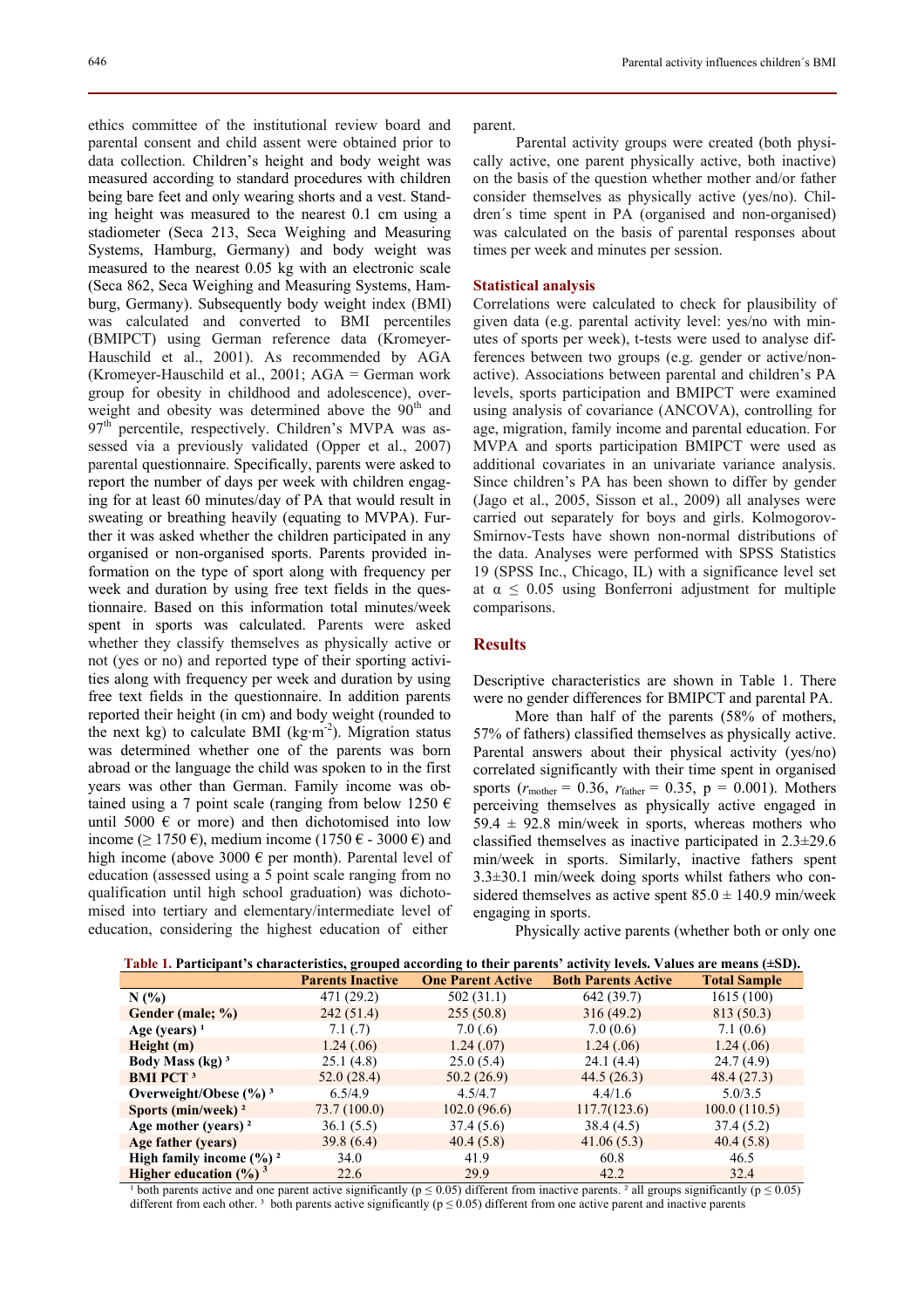parent) had significantly more often children engaging in organised PA than inactive parents  $(F = 117.9, p =$ 0.001). As shown in Figure 1, there was a higher prevalence of overweight or obese children with both parents being inactive  $(F = 4.1, p = 0.01)$ . These results also remained after controlling for parental BMI.



**Figure 1. Boys' and girls' BMIPCT according to their parents' activity level; displayed in mean (SD).** \* p ≤ 0.05



**Figure 2. Boy's weekly participation in organised sports, grouped according to their parents' activity level and gender.**  $*$   $p \le 0.05$ .

Parental PA had no influence on daily time spent at MVPA and time spent in non-organised sports but there was a significant association between perceived parental PA and time spent in organised sports  $(F = 22.26, p =$ 0.001). Even though boys spent more time in organised and non-organised sports these results were significant in boys and girls ( $F_{\text{boys}}$  = 11.87, p = 0.001;  $F_{\text{grils}}$  = 10.88, p = 0.001; Figure 2 and 3). The association was stronger between perceived maternal PA and time spent in organised sports in boys and girls compared to the association between perceived paternal PA and organised sports in children.

Family income varied significantly between parental PA groups but did not affect the child's BMIPCT, MVPA or sports participation either. Neither did parental education level and migration status.

### **Discussion**

This study investigated the influence of parental PA on children's PA levels in and outside of organised sports as well as on their BMIPCT. It could be shown that children

of parents who perceive themselves as being physically active have lower BMIPCT values than children of parents who perceive themselves as being inactive. This was especially true for children who's both parents considered themselves as physically inactive. This was also reflected by a higher prevalence of children´s overweight and obesity in the group of inactive parents, which may reflect an overall healthier lifestyle in active parents compared to inactive parents (Ricci et al., 2012). In this study, more than half of the parents considered themselves to be physically active, which is considerably more than research has shown previously. A large German Study using questionnaires in more than 15000 adults between 18 and 70 years showed, that only around one third of German adults are at least once a week physically active (Becker et al., 2006). In their research, investigating correlates and reasons for physical inactivity, PA was amongst others influenced by socioeconomic factors such education and migration. In this study, however, children's BMIPCT values were neither associated with migration nor parental education.



**Figure 3. Girl's weekly participation in organised sports, grouped according to their parents' activity level and gender.**  $*$   $p \le 0.05$ .

Consistent with previous studies (Jago et al., 2010, Sallis et al., 1992, Trost et al., 2003), in the present study no association was found between perceived parental PA and children's time spent in MVPA nor was there any relation between parental PA and time spent in nonorganised sports. On the contrary, in a study by Jago et al. (2010) using objective assessments of MVPA, 4- to 7 year old children with two active parents engaged in up to 5.8 times higher activity levels. Also, Fuemmeler et al. (2011) reported that parental MVPA levels were associated with increased childhood MVPA in primary school children. The results of this study however, may support the hypothesis that parental support such as transportation to sport and fitness activities, rather than being a role model, affects activity levels in children (Trost et al., 2003).

Nevertheless, parental perceived PA was related to children's participation in organised sports which confirms the results of recent research (Schmiade and Mutz, 2012). It is also possible that active parents are more likely to enrol their children in organised sports, pay the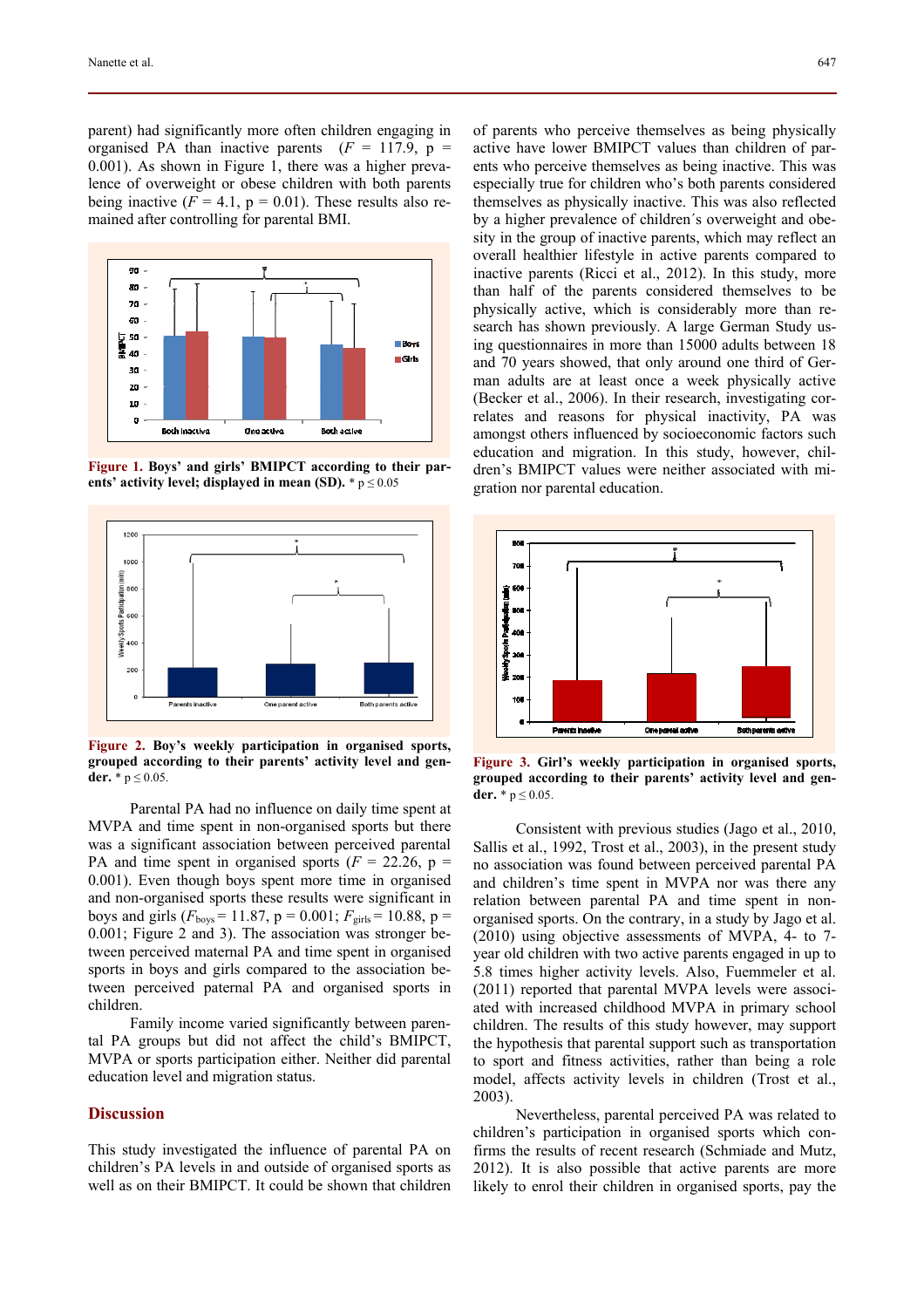according fee and ensure transportation to these clubs (Steptoe and Butler, 1996). Particularly, children with an active mother were more likely to engage in organised sports, possibly highlighting the fact that it is mostly mothers organising their children's sporting activities and providing the necessary transportation (Sayer et al., 2004; Davidson et al., 2003). Mothers seem to be more likely involved in the activity choices of their children and provide a higher level of logistic support (Davison et al., 2003, Bois et al., 2005). Since mothers generally spend more time with their children than fathers (Sayer et al., 2004) it can be assumed, that primarily the mother's attitudes toward a healthy and active lifestyle would influence participation of their children in organised sports. Nonetheless, children's PA levels in organised sports were even higher if both parents considered themselves as physically active. Similar results were found in an Australian study assessing nearly 6000 9- to 15-years olds (Cleland et al., 2005). It was concluded that parental PA is positively associated with children's participation in out of school sports, especially if both parents are physically active. However, Cleland and colleagues (2005) found no parental gender effect; in their study, if only one parent was active, the gender was no independent predictor for children's sports participation. Yet, Yang et al. (1996) concluded that especially paternal PA levels play a significant role in children's PA. In their study, it was suggested that fathers are more important socialising agents than mothers for children's sports activities (Yang et al.,

sample. The fact that there is no difference in overall PA between children of active and inactive parents might be due to the fact that the time spent in organised sports does not necessarily equate to MVPA. Leek et al. (2011) showed that participation in organised sports does not ensure 7- to 14-year-old children reaching the recommended PA guidelines on practicing days. In their study, children spent only 46.1% of their practicing time in MVPA and only 24% met current guidelines of 60 minutes of MVPA per day during practice. This may also be due to the fact that a high percentage of children are inactive during practicing time (Katzmarzyk et al., 2001). However, Sigmund et al. (2008) showed that more frequent participation in organised sports is positively related to the amount of weekly PA. They also highlighted that children participating in organised sports, still have significantly higher levels of vigorous PA compared to children not participating in organised sports (Sigmund et al., 2008).

1996). That study, however, consisted of a slightly older

The lack of significance regarding family income on BMIPCT or daily MVPA is in agreement with previous research identifying that parents from all socioeconomic groups encourage their children to be physically active (Brockman et al., 2009). Further, Yang et al. (1996) showed that the father's socioeconomic status does not correlate with boys organised sporting activities. Although it can be suggested that parental support differs depending on socioeconomic backgrounds (Brockman et al., 2009) since children from families with lower income participate less in organised sports (Voss et al., 2008). However, children from low socioeconomic families may engage in more unstructured PA and free play while children with a higher socio-economic background may receive more logistic and financial support and, therefore, could participate in more organised sports.

Even though the questions used to determine habitual as well as organised and non-organised PA are known as well-established and validated instruments (Kahlert and Brand, 2011), there are some limitations and therefore, the results should be interpreted with caution. PA levels in this study are based on self-report only, which is amongst others known to be influenced by social desirability (Adams et al., 2005). Apart from children´s BMIPCT, which were assessed on site, the present study relied on parental report of PA and organised sport as well as parental BMI. It can be assumed that active parents may be more conscious about their activity levels and those of their children and, therefore, their reports may possibly be more accurate. Further, it should be considered that these data are cross sectional which does not allow for causal interpretation. Moreover, there was no information on intensity and actual activity time during organised sports which may influence the outcomes in this study, especially if considering variable intensities of different types of sporting activities. Additionally, it should be noted that the questionnaire was mainly completed by mothers, whereby it is not known if mothers answered the questions on the fathers´ PA behaviour with or without consulting them. Due to the large sample size and the detailed questions regarding frequency per week and duration of PA, however, this study may provide some valuable insights into the association between parental and children's PA levels.

## **Conclusion**

In summary, this study shows that parental PA and parents as an active role model have only limited influence on children's daily MVPA. Parental support, on the other hand, may be a crucial aspect in facilitating sufficient PA in children. Parents, who perceive themselves as being active, may also be more likely to facilitate their children's participation in various activities, which was indicated by a higher participation in organised sports. Further, it can be assumed that active parents have an overall healthier lifestyle which is passed along to their children, for example reflected in a healthier diet (Davison and Birch, 2001; Pearson et al., 2009), resulting in lower BMIPCT. However, more research is needed to increase the understanding of the association between the health behaviours of children and their parents. Current results, however, indicate that parental PA is an important factor when it comes to engaging children in sufficient PA, especially in organised sports. It has also been shown that parental PA is associated with childhood BMIPCT, which highlights the necessity of a stronger and active incorporation of parents into intervention programmes that target PA, overweight and healthy lifestyle in children.

### **Acknowledgements**

Nanette Erkelenz and Susanne Kobel contributed equally to this work. The study was funded by the Baden-Württemberg Foundation. The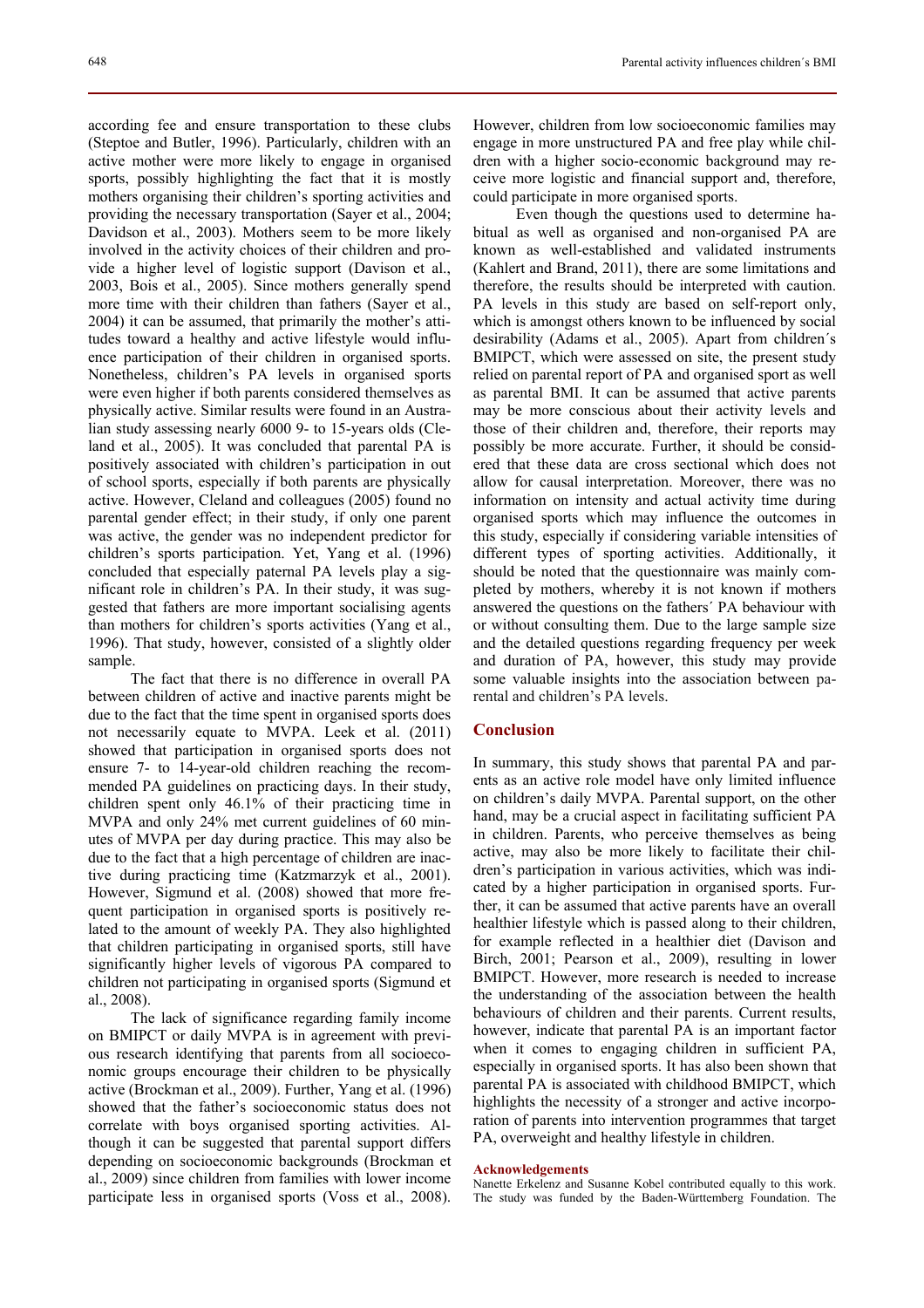authors would like to thank the entire study team and all participating teachers, children and parents.

### **References**

- Adams S.A., Matthews C.E., Ebbeling C.B., Moore, C.G., Cunningham, J.E., Fulton, J. and Hebert, J.R. (2005) The effect of social desirability and social approval on self-reports of physical activity. *American Journal of Epidemiology* **161**, 389-398.
- Andersen L.B., Harro M., Sardinha L.B., Froberg K., Ekelund U., Brage, S. and Anderssen, S.A. (2006) Physical activity and clustered cardiovascular risk in children: a cross-sectional study (The European Youth Heart Study). *Lancet* **368(9532)**, 299-304.
- Becker, S., Klein, T., Schneider, S. (2006) Sportaktivität in Deutschland im 10-Jahres Vergleich: Veränderung und soziale Unterschiede. *Deutsche Zeitschrift für Sportmedizin* **57**, 226-232. (In German: English abstract).
- Bois J.E., Sarazzin P.G., Brustad R.J., Trouilloud D.O. and Cury F. (2005) Elementary schoolchildren's perceived competence and physical activity involvement: the influence of parents' role modelling behaviours and perceptions of their child's competence. *Psychology of Sport and Exercise* **6**, 381-397.
- Brockman R., Jago R., Fox K.R., Thompson, J.L., Cartwright K. and Page A.S. (2009) "Get off the sofa and go and play": Family and socioeconomic influences on the physical activity of 10-11 year old children. *BMC Public Health* **9**, 253.
- Cleland V., Venn A., Fryer J., Dwyer T. and Blizzard L. (2005) Parental exercise is associated with Australian children's extracurricular sports participation and cardiorespiratory fitness: A crosssectional study. *International Journal of Behavioral Nutrition and Physical Activity* **2(1)**, 3.
- Davison K.K. and Birch L.L. (2001) Child and parent characteristics as predictors of change in girls' body mass index. *International Journal of Obesity and Related Metabolic Disorders* **25(12)**, 1834-1842.
- Davison K.K., Cutting T.M. and Birch L.L. (2003) Parents' activityrelated parenting practices predict girls' physical activity. *Medicine and Science in Sports and Exercise* **35(9)**, 1589-1595.
- Dreyhaupt J., Koch B., Wirt T., Schreiber A., Brandstetter S., Kesztyues D., Wartha O., Kettner S., Prokopchuk D., Hundsdörfer V., Klepsch M., Wiedom M., Sufeida S., Fischbach N., Muche R., Seufert T. and Steinacker J.M. (2012) Evaluation of a health promotion program in children: Study protocol and design of the cluster-randomized Baden-Wurttemberg primary school study [DRKS-ID: DRKS00000494]. *BMC Public Health* **12**,157.
- Fehres, K., Blessing-Kapelke, U., Tzschoppe, P. and Hartmann, S. (2011) *Mitgliederentwicklung in Sportvereinen – Bestandserhebungen und demografischer Wandel.* 1st edition. Deutscher Olympischer SportBund. (In German).
- Freedson P.S. (1991) Electronic motion sensors and heart rate as measures of physical activity in children. *Journal of School Health* **6(5)**, 220-223.
- Fuemmeler B.F., Anderson C.B. and Masse L.C. (2011) Parent-child relationship of directly measured physical activity. *International Journal of Behavioral Nutrition and Physical Activity* **8**, 17.
- Gustafson S.L. and Rhodes R.E. (2006) Parental correlates of physical activity in children and early adolescents. *Sports Medicine* **36(1)**, 79-97.
- Jago R., Baranowski T., Baranowski J.C., Thompson D. and Greaves K.A. (2005) BMI from 3-6 y of age is predicted by TV viewing and physical activity, not diet. *International Journal of Obesity* **29 (6)**, 557-564.
- Jago R., Thompson J.L., Page A.S., Brockman R., Cartwright K. and Fox K.R. (2009) Licence to be active: parental concerns and 10 to 11-year-old children's ability to be independently physically active. *Journal of Public Health* **31(4)**, 472-477.
- Jago R., Fox K.R., Page A.S., Brockman R. and Thompson J.L. (2010) Parent and child physical activity and sedentary time: Do active parents foster active children? *BMC Public Health* **10**, 194.
- Kahlert, D. and Brand, R. (2011) Befragungsdaten und Akzelerometermessung im Vergleich – ein Beitrag zur Validierung des MoMo-Aktivitätsfragebogens. *Deutsche Zeitschrift für Sportmedizin* **62(2),** 36-41. (In German: English abstract).
- Katzmarzyk, P.T., Walker P. and Malina R.M. (2001) A time-motion
- Kelishadi R. (2007) Childhood overweight, obesity, and the metabolic syndrome in developing countries. *Epidemiologic Reviews* **29**, 62-76.
- Kesztyues, D., Schreiber, A., Wirt, T., Wiedom, M., Dreyhaupt, J., Brandstetter, S., Koch, B., Wartha, O., Muche, R., Wabitsch, M., Kilian, R. and Steinacker ,J.M. (2013) Economic evaluation of URMEL-ICE, a school-based overweight prevention programme comprising metabolism, exercise and lifestyle intervention in children. *European Journal of Health Economics* **14**, 185-195.
- Kettner, S., Kobel,, S., Fischbach, N., Drenowatz, C., Dreyhaupt, J., Wirt, T., Koch, B., Steinacker, J.M. (2013) Objectively determined physical activity levels of primary school children in south-west Germany. *BMC Public Health* **13**, 895.
- Kettner S., Wirt T., Fischbach N., Kobel S., Kesztyues D., Schreiber A., Drenowatz C. and Steinacker J.M. (2012) Handlungsbedarf zur Förderung körperlicher Aktivität im Kindesalter in Deutschland. *Deutsche Zeitschrift für Sportmedizin* **63***,* 94-101. (In German: English abstract).
- Kraut A., Melamed S., Gofer D., Froom P. (2003) Effect of school age sports on leisure time physical activity in adults: the CORDIS Study. *Medicine and Science in Sports and Exercise* **35**, 2038- 2042.
- Kromeyer-Hauschild K., Wabitsch M., Kunze D., Geller F., Geiß H.C., Hesse Von Hippel A., Jaeger U., Johnsen D., Korte W., Menner K., Müller G., Müller J.M., Niemann-Pilatus A., Remer T., Schäfer F., Wittchen H-U., Zabransky S., Zellner K., Ziegler A. and Hebebrand J. (2001) Perzentile für den Body-Maß-Index für das Kindes- und Jugendalter unter Heranziehung verschiedener deutscher Stichproben. *Monatszeitschrift Kinderheilkunde* 149(8), 807-818. (In German: English abstract).
- Leek D., Carlson J.A., Cain K.L., Henrichon S., Rosenberg D., Patrick K. and Sallis J.F. (2011) Physical activity during youth sports practices. *Archives of Pediatrics & Adolescent Medicine* **165(4)**, 294-299.
- Lobstein T., Baur L., Uauy R. and IASO International Obesity Task-Force (2004) Obesity in children and young people: a crisis in public health. *Obesity Reviews* **5 (Suppl 1)**, 4-104.
- Moore L, Lombardi DA, White MJ, Campbell JL, Oliveria SA, Ellison RE (1991) Influence of parents´ physical activity levels on activity levels of young children. *Journal of Pediatrics* **118(2)***,* 215-219.
- Morris L., Sallybanks J., Willis K. and Makkai T. (2003) *Sport, Physical Activity and Antisocial Behavior in Youth.* Australian Institute of Criminology (Rep. No. 249)
- Opper E., Worth A., Wagner M. and Bös K. (2007) Motorik-Modul (MoMo) im Rahmen des Kinder- und Jugendgesundheitssurveys (KiGGS). Motorische Leistungs-fähigkeit und körperlichsportliche Aktivität von Kindern und Jugendlichen in Deutschland. *Bundesgesundheitsblatt – Gesundheitsforschung - Gesundheitsschutz* **50**, 879-888. (In German: English abstract).
- Pate R.R., Pratt M., Blair S.N., Haskell W.L., Macera C.A., Bouchard C., Buchner D., Ettinger W., Heath G.W., King A.C., Andrea Kriska, Arthur S. Leon, Bess H. Marcus, Jeremy Morris, Ralph S. Paffenbarger Jr, Kevin Patrick, Michael L. Pollock, James M. Rippe, James Sallis and Jack H. Wilmore (1995) Physical activity and public health. A recommendation from the Centers for Disease Control and Prevention and the American College of Sports Medicine. *Journal of the American Medical Association* **273(5)**, 402-407.
- Pearson N., Timperio A., Salmon J., Crawford D. and Biddle S. (2009) Family influences on children's physical activity and fruit and vegetable consumption. *International Journal of Behavioral Nutrition and Physical Activity* **6**, 34.
- Ricci C.L., Brown B.D., Noonan C., Harris K.J., Dybdal L., Parker M. and Gress S. (2012) Parental influence on obesity in Northern Plains American Indian youth. *Family & Community Health* **35(1)**, 68-75.
- Sallis J.F., Alcaraz J.E., McKenzie T.L., Hovell M.F., Kolody B. and Nader P.R. (1992) Parental behaviour in relation to physical activity and fitness in 9-year-old-children. *American Journal of Diseases of Children* **146(11),** 1383-1388.
- Sallis, J.F., Prochaska, J.J. and Taylor, W.C. (2000) A review of corre Lates of physical activity of children and adolescents. *Medicine*